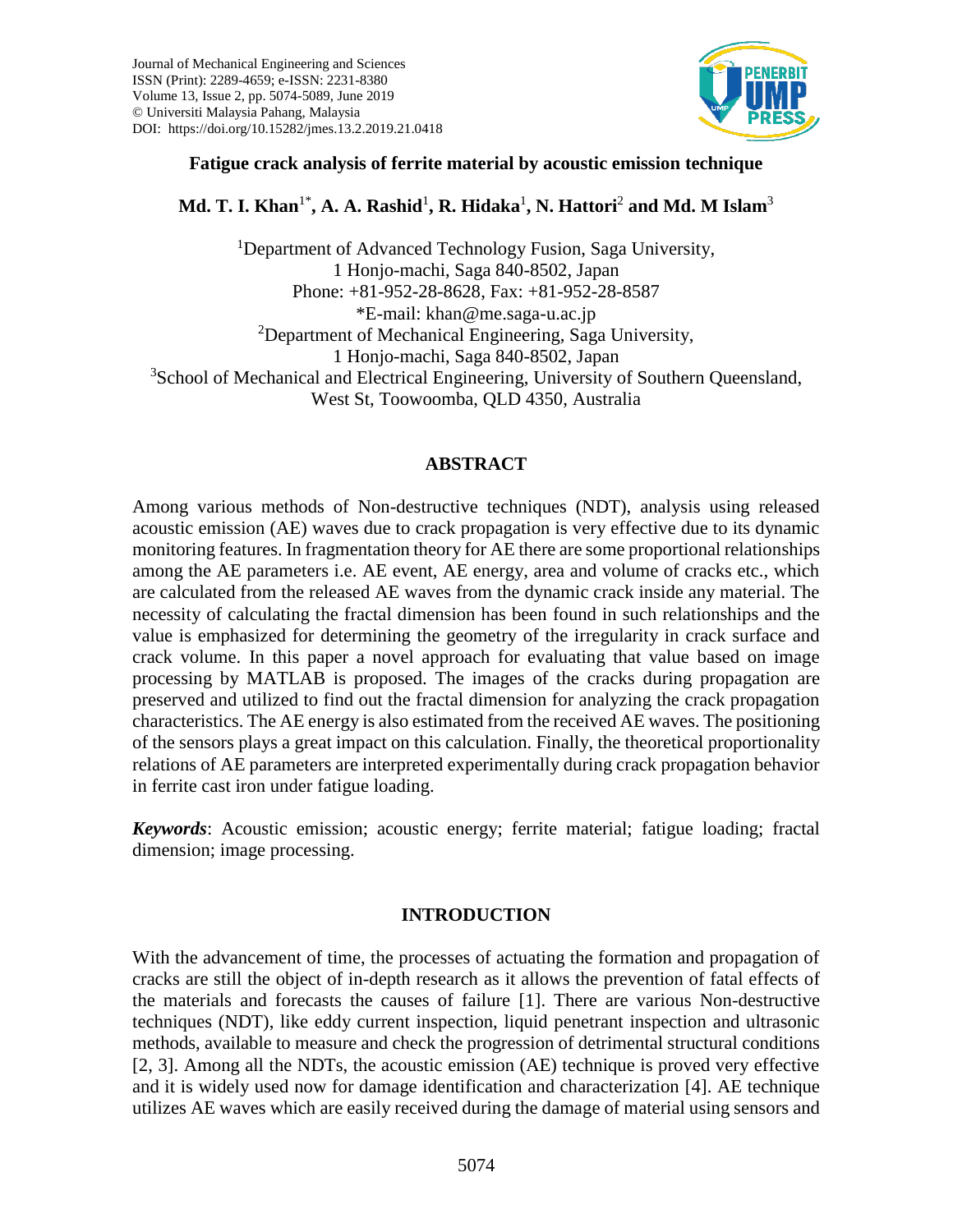the assessment setup is much simpler as well. Moreover, from the AE signal analysis information on the cracking modes or the assault of a crack can be obtained [5, 6]. Among all the available methods of NDT, AE technique is the mostly known method to be utilized as a dynamic damage detection technique in the aspect of damage characterization and crack propagation monitoring [7-9].

When a crack is formed in any material, it propagates due to the loading condition on the material and afterwards, the material is fractured within its cracking period as well. During crack propagation, the molecular bonds are ruptured, releasing small amounts of energy. The released energy advances throughout the surrounding material in the form of stress waves. Usually, all structural changes release some form of energy into the material, resulting in waves similar to those of the crack growth. The acoustic emission technique consists of piezoelectric sensors which are used to transform the elastic transient waves to electrical signal [10]. These waves are produced by the sources, such as crack propagation or impact, within the structural material under study. In our experiment a crack was formed by applying fatigue loading on the material. So this is the dominant cause for the formation of AE waves. The AE waves, due to crack propagation, were received from this phenomenon and processed as the amplitude (voltage) vs time (second) data. From this data different parameters of the AE waves were determined [11]. A sample of AE signal is shown in Figure 1 with its various considerable parameters.



Figure 1. An AE signal with different parameters.

All the above parameters have different characteristic meanings. Among them, AE energy is very important as it shows the fragmentation level of a crack in a material effectively and also can be used for the analysis of the AE source [12]. It reflects the received energy of AE signal. The energy is released during the elastic deformation. But it is emitted at a higher rate during the deformation of a material at two stages. One is during the plastic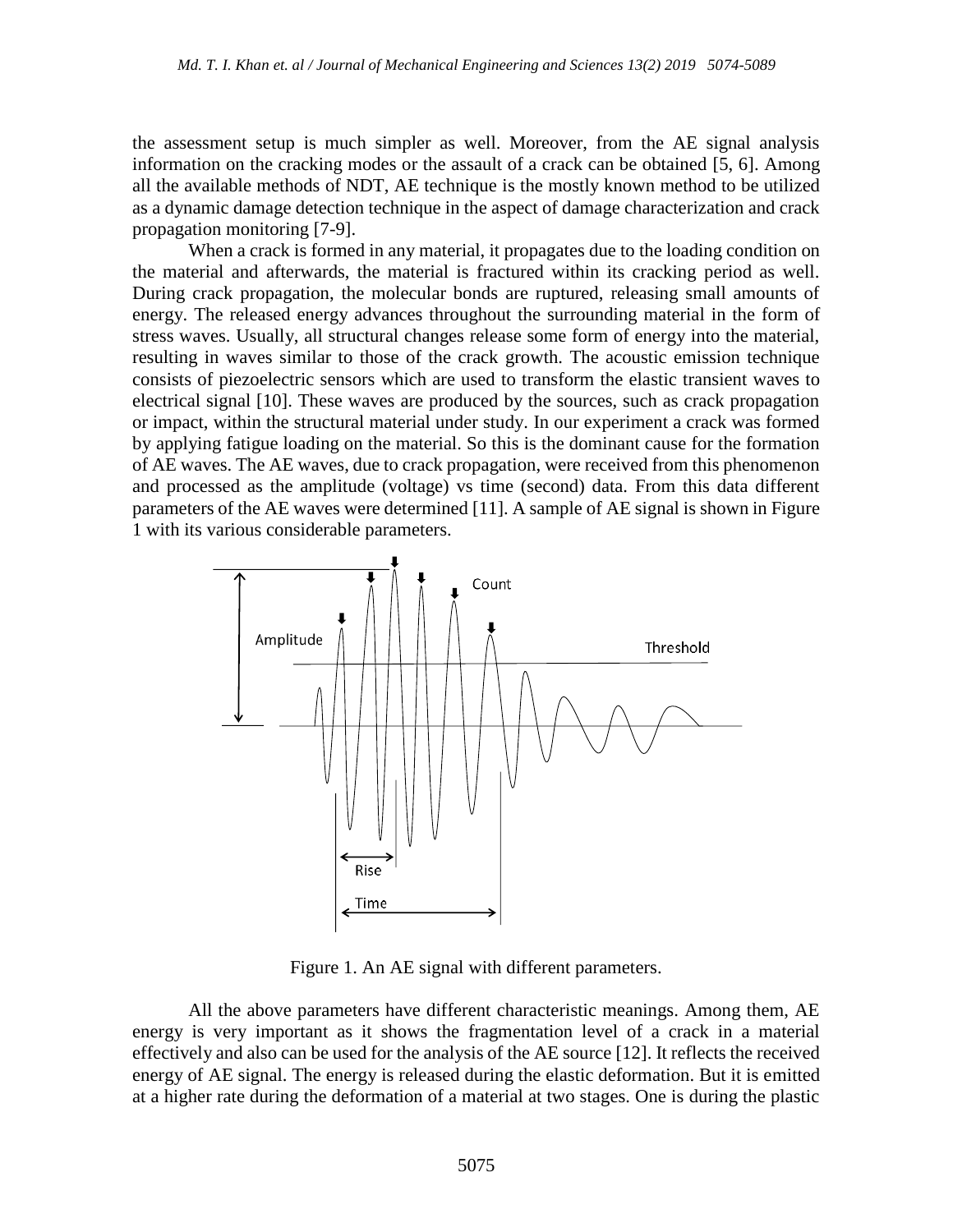deformation, and the other when the fracture occurs [13]. In this paper, AE energy was evaluated by dividing the summation of squared values of AE signal amplitude by the AE signal duration (as shown the parameters in Figure 1). Utilizing the fragmentation theory, there are some proportionality relationships formulated between the crack region and the AE energy released during the crack development [14].

Recently, the fragmentation theory has been investigated on quasi brittle materials under compressive loads [15]. In this paper, emphasis is given to show material (ferrite) behaviors under fatigue loading conditions. Collecting the AE data during the whole cracking process, from formation until breakage, it is shown that AE energy is related with crack propagation using fragmentation theory. In the theory there are some other parameters like fractal dimension of the crack region. There are various methods available to determine that parameter [16]. But in this paper a new approach is proposed for finding the fractal dimension of a crack surface or volume. This method utilizes MATLAB image processing tool box for the calculation, and it is found that it has much more advantages in easy calculation method as well as less calculation time compared to the most well-known box counting method. By our algorithm, area and volume of the crack region are also found out at the same time of finding the fractal dimension. Crack volume and crack area are used to show their influences on the AE energy and AE events which are obtained from the ferrite material due to crack propagation. Thus, these relationships among them will work as an extensive step in relating the AE wave nature with damage characterization [17].

#### **THEORY**

#### **AE Event**

Due to application of fatigue load on the material, crack is developed at a certain time and it continues which causes AE waves to form and transmitted through the material. These AE waves are received by the sensors placed on the surface of the material. These are individually known as AE event and the total number of AE events from initiation to termination is denoted by N.

### **AE energy**

Acoustic emission activity is associated with the rapid release of energy in a material. The acoustic energy is directly proportional to the area under the acoustic emission waveform [18]. In order to determine this parameter, the following Eq. (1) is used for the experimental analysis:

$$
E = \frac{1}{T} \sum_{i=1}^{n} A_i^{2}
$$
 (1)

where, E is acoustic energy, A is the amplitude of a AE signals above the threshold value and T is the duration as shown in Figure 1.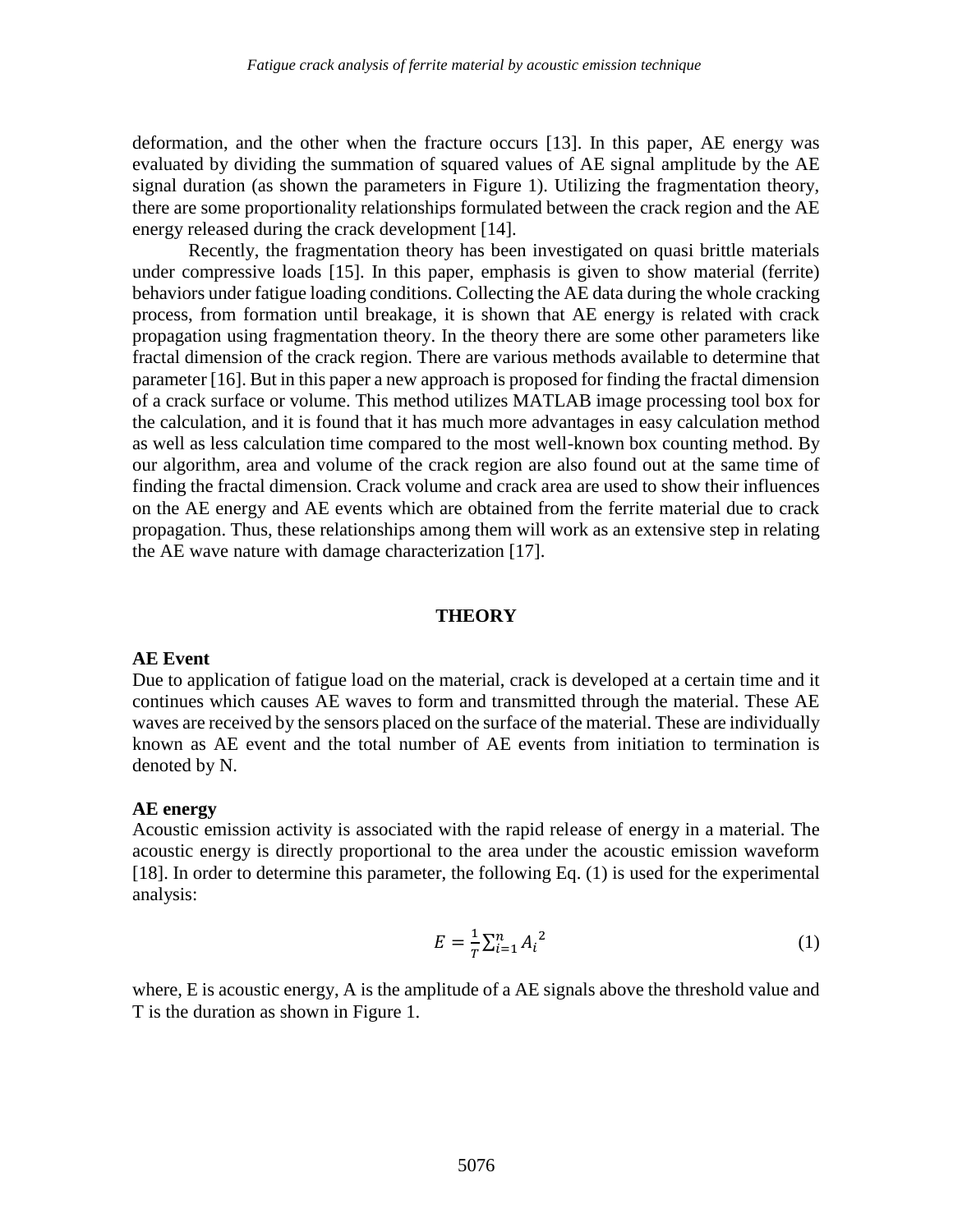### **Energy Relations of AE in Fragmentation Theory**

The energy during crack propagation is released due to crack formation and friction between the crack surfaces. The fragmentation theory is based on the AE energy produced due to fragmentation of any volume of material. From fractal fragmentation theory, it can be shown that the AE energy developed due to crack is related with the surface and volume of the crack. The relationship among them is shown by Eq. (2) as follows [19].

$$
E \propto A_c \propto V_c^{D/g} \tag{2}
$$

where  $E$  is the released  $AE$  energy from the crack region,  $Ac$  is the total crack surface area and  $V_c$  is the total volume of crack region. D is the fractal dimension and a very important factor for characterizing the nature of the fragmentation. Sudden failure causes the value of D near to 2 where large area damage makes that value near to 3. So the value ranges from 2- 3 [20]. The AE energy release E is also proportional to the number of AE events N during micro crack propagation and written by Eq. (3) as follows:

 $E \propto N$  (3)

The fractal criterion can be rewritten using the Eq. (2) and (3) as follows:

$$
E \propto N \propto A_c \propto V_c^{D/g} \tag{4}
$$

The theoretical expression as shown by Eq. (4) is explained and verified in our AE experiments on cast iron (ferrite) under fatigue loading and showed the conservation of the theoretical relations with the experimental approach.

#### **Fractal Dimension Analysis**

In the fragmentation theory discussed above, one of the parameter of calculation is fractal dimension. It is a very important geometric property of a body. When there is an irregular body, it becomes difficult to find the dimension of that body and the value is not always a natural number. So the concept of the fractal dimension is introduced (by Mandelbrot, 1982) to find the fractional dimension of any irregular shape [21]. The fractal dimension gives an idea of the complexity of the object. The theory of finding the fractal dimension depends on the concept of self-similarity. Usually the irregular body does not have a particular simple form. So the scale of measurement is divided into small pieces so that it can cover the original form [22]. The equation of finding the fractal dimension (known as Felix Hausdorff dimension) is given below by Eq. (5):

$$
C = y^D \tag{5}
$$

From where the relation is derived and shown by the Eq. (6) as follows:

$$
D = \log C / \log y \tag{6}
$$

where C is the total number of copies of the small pieces needed to cover the whole body and y is the number of similar identities a standard length is divided into. The variation of the values of C and *y* for 1D, 2D and 3D are shown in Figure 2. When the values of C and *y* are put in Eq. (6), the fractal dimension of Figure. 2. (a), (b) and (c) become equal to 1, 2 and 3 respectively and thus these values show the dimensions of the figure respectively. This is the primary concept of fractal dimension analysis.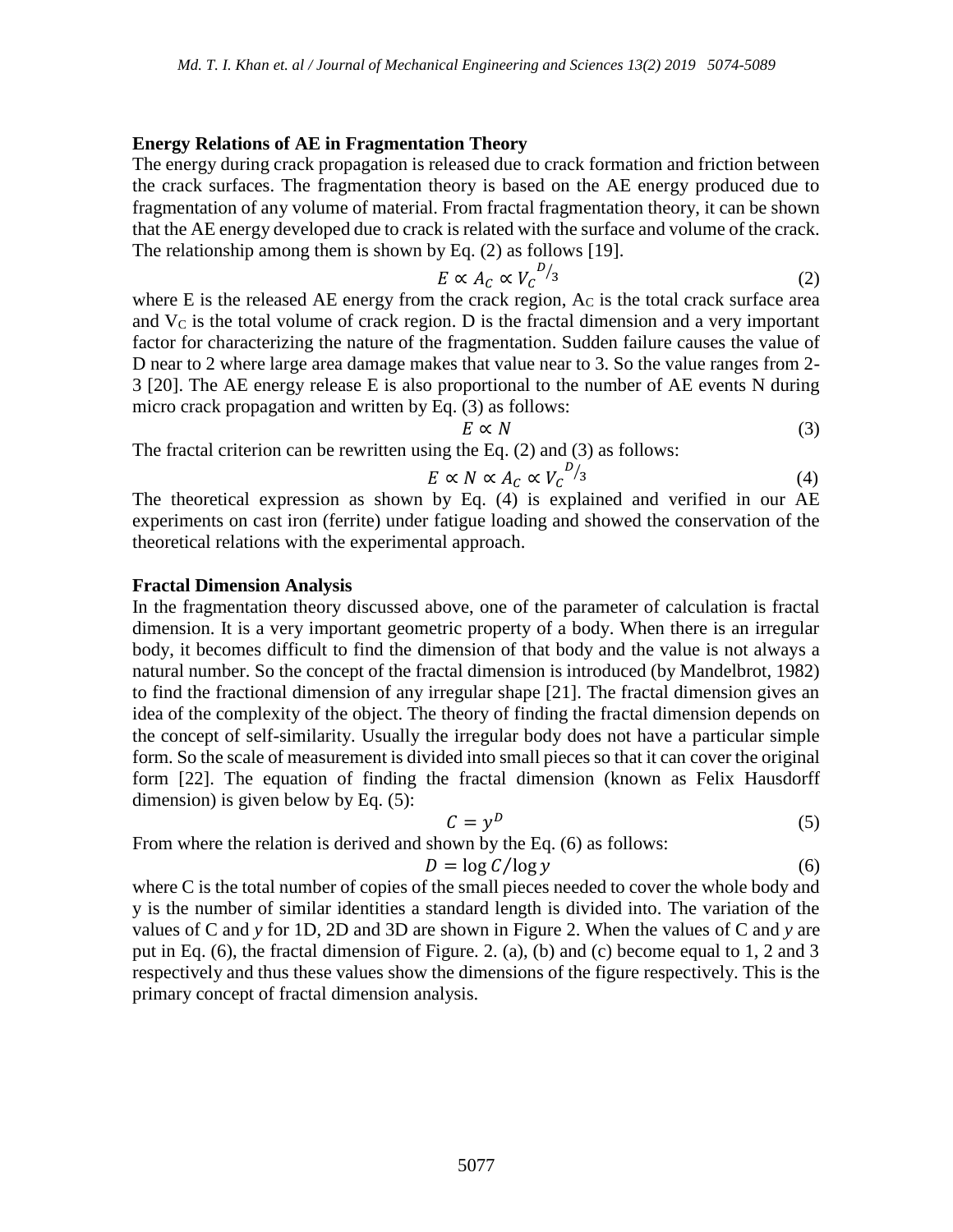## **Box Counting Method**

Among the available methods, determination of fractal dimension by box counting is more popular for its effectiveness in calculating the fractal dimension of the complex body [23]. In this case the ratio of the log of the number of non-empty box is taken with the log of the number of grid in one direction.

First the whole image is considered, then with each iteration the box size is decreased by a factor of two and thus plotting all the values for each iteration the slope of the common line by this points is considered as the fractal dimension [24]. There is a disadvantage of this method which we faced during our calculations, that this method is simple for 2-D body but when 3-D is considered the number of box count increases at a very high rate which requires more memory to store box counts and thus the calculation cost increases rapidly [25]. Most of the time the program crashes before achieving the accurate result (although it depends on the capacity of the computer). In order to solve this problem, a new method of finding the fractal dimension is proposed.



Figure 2. Concept of fractal dimension

# **Proposed Method**

In this research, MATLAB program has been created for the analysis of fractal dimensions based on image processing algorithm. In the proposed calculation,  $y_0$  is considered as the number of pixels in unit length of 1 mm and C is the number of pixels per square or volume of the figure for which fractal dimension is to be found. To avoid the complexity of irregularity of the shape of crack, we take the unit length as the standard length. Then we divide it to the smallest pieces in pixels. The equation for calculation of fractal dimension becomes as Eq. (7):

$$
D_m = \log C / \log y_0 \tag{7}
$$

where  $D_m$  is the fractal dimension of any shape by the proposed method, log C is the logarithmic value of the number of pixels per square or volume of the shape and  $\log y_0$  is the logarithmic value of the number of pixel in unit length of 1 mm.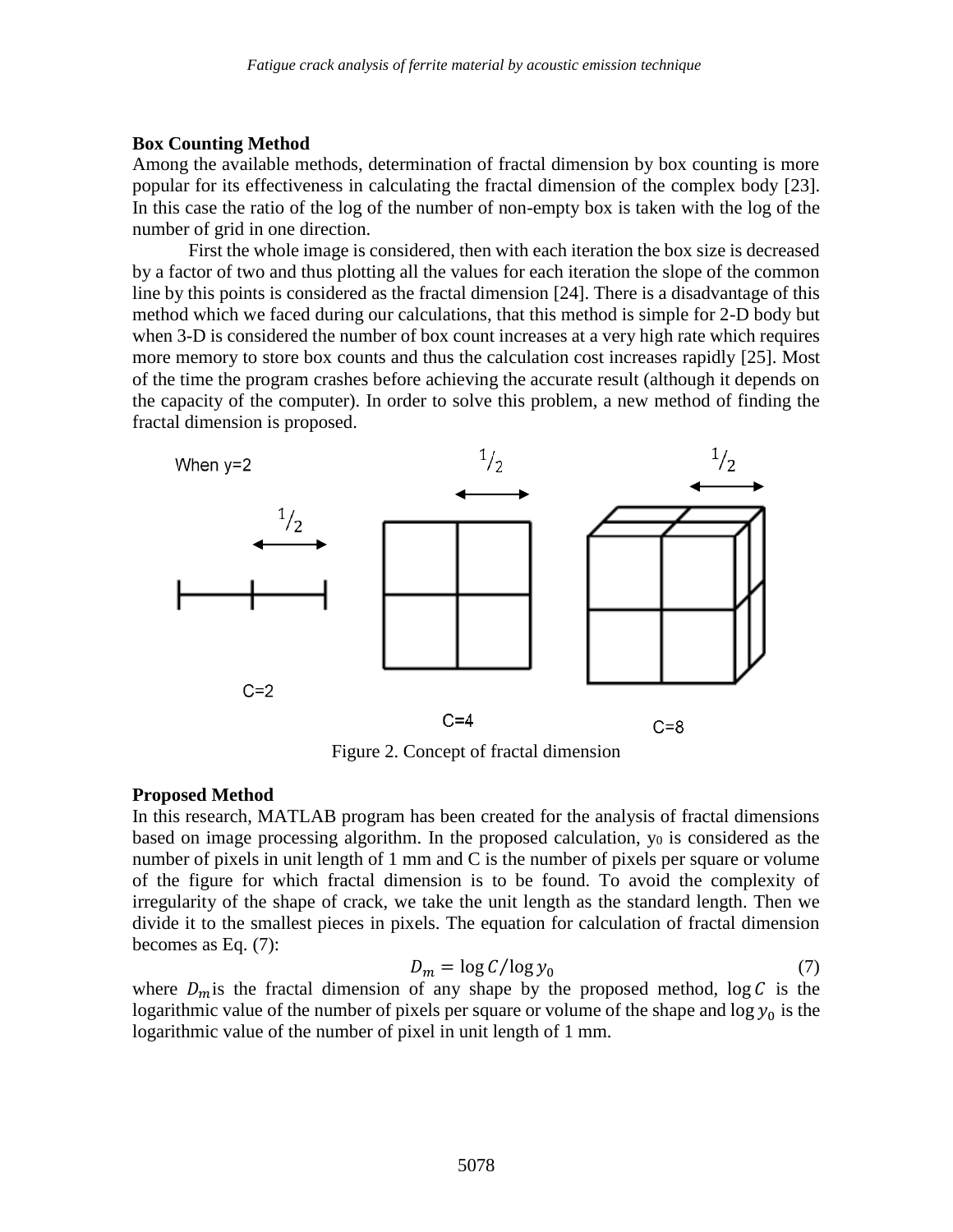## **EXPERIMENTAL METHODOLOGY**

### **Specimen Details**

For conducting the fatigue experiment noted in this paper, the cast iron (Ferrite) is used. Ferrite is a ductile cast iron. Figure 3 below shows the dimensions of the specimen used and the mounting position of four sensors used in the experiment. The four sensors' positions are shown by CH1, CH2, CH3 and CH4. The thickness is 5 mm. There is a circular perforation in the middle of the specimen and that portion is made slender in order to narrow down the location of the crack formation for easy inspection. The physical and mechanical properties of the specimen are given in the Table 1:



Figure 3. The dimensions and the mounting positions of sensors of the ferrite specimen.

 $T$  able 1. The properties of ferrite.

| Table 1. The properties of ferrite. |          |                             |       |                           |                          |                          |                          |
|-------------------------------------|----------|-----------------------------|-------|---------------------------|--------------------------|--------------------------|--------------------------|
|                                     |          | Material Tensile Elongation | Hard- | Particle                  | Graphite Perlite Ferrite |                          |                          |
| name                                | strength | [%]                         | ness  | density                   | rate                     | rate                     | rate                     |
|                                     | [MPa]    |                             | [HBW] | [pieces/mm <sup>2</sup> ] | $\lceil \sqrt{9} \rceil$ | $\lceil \sqrt{6} \rceil$ | $\lceil \sqrt{9} \rceil$ |
| LDI-L-                              | 390      | 23.8                        | 137   | 58.3                      | 20.2                     | 3.3                      | 96.7                     |
| AE                                  |          |                             |       |                           |                          |                          |                          |

## **Fatigue Loading Machine**

The Servo Pulser machine is used to give the fatigue loading on the specimen to create crack inside the body until it is raptured. The specifications of the machine are provided in the table 2: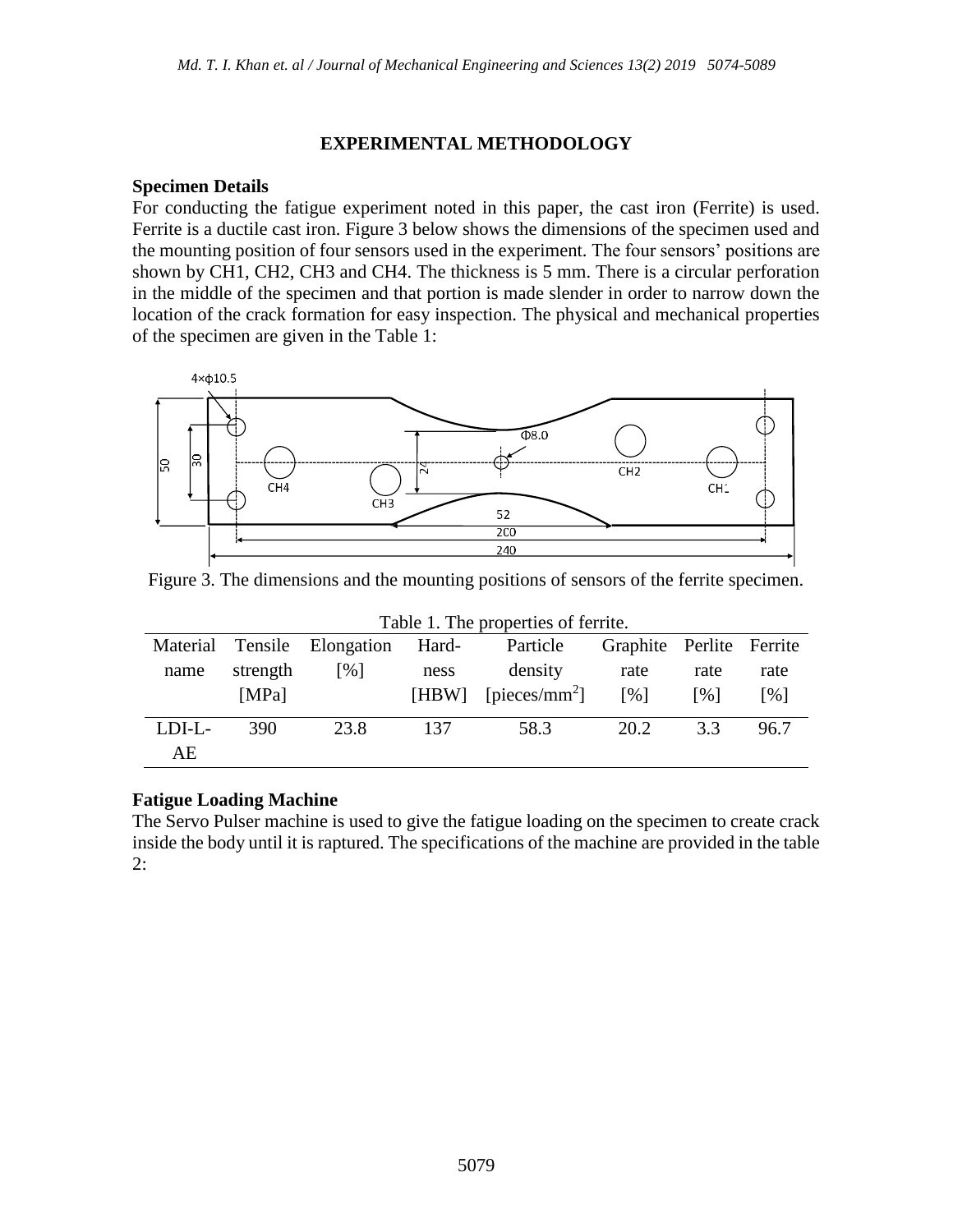|                                 | No. 37937                         | $\frac{1}{2}$ and $\frac{1}{2}$ is the second second or $\frac{1}{2}$ . The second second second second second second second second second second second second second second second second second second second second second second sec |  |  |
|---------------------------------|-----------------------------------|-------------------------------------------------------------------------------------------------------------------------------------------------------------------------------------------------------------------------------------------|--|--|
|                                 | Manufacturer SHIMADZU Corporation |                                                                                                                                                                                                                                           |  |  |
|                                 | Type EHF 10U                      |                                                                                                                                                                                                                                           |  |  |
| Date                            | March 1977                        |                                                                                                                                                                                                                                           |  |  |
| Controller model 4836           |                                   |                                                                                                                                                                                                                                           |  |  |
| Measurement target Load, stroke |                                   |                                                                                                                                                                                                                                           |  |  |
| Loading waveform Standard types |                                   | Sine wave, haversine wave, triangle                                                                                                                                                                                                       |  |  |
|                                 |                                   | wave, rectangular wave, ramp wave and                                                                                                                                                                                                     |  |  |
|                                 |                                   | hold wave                                                                                                                                                                                                                                 |  |  |
|                                 | Frequency                         | 0.001 Hz to 1000 Hz                                                                                                                                                                                                                       |  |  |
|                                 | Load amp Adaptive detector        | Strain gauge type load cell                                                                                                                                                                                                               |  |  |
|                                 | Range                             | $\pm 150 \pm 100 \pm 50 \pm 20, \pm 10$                                                                                                                                                                                                   |  |  |
|                                 | <b>Rated Output</b>               | $\pm$ 5V for each range full scale                                                                                                                                                                                                        |  |  |
| Stroke Amplifier                | Conformity                        | Differential transformer type                                                                                                                                                                                                             |  |  |
|                                 | detector                          | displacement gauge etc.                                                                                                                                                                                                                   |  |  |
|                                 | Range                             | $\pm 150 \pm 100 \pm 50 \pm 20, \pm 10$                                                                                                                                                                                                   |  |  |
|                                 | <b>Rated Output</b>               | $\pm$ 5V for each range full scale                                                                                                                                                                                                        |  |  |

Table 2. The major specifications of Servo Pulser.

### **Experimental Procedure**

The whole setup was assembled according to the schematic diagram shown in Figure 4. 40% of the tensile strength and the area of the loading surface of the specimen were taken into account for the determination of the initial load. By calculating the fatigue test was set with an initial load of 11.5 kN, an amplitude of load of 11.5- 21 kN and a loading frequency of 10Hz. Loading waveform was selected as sine wave. First the primary load was set by the Servo Pulser controller. Four AE sensors (R15-ALPHA), preamplifier (Model 2/4/6, 28VDC-0.2A) having voltage gain 40dB, AE amplifier and oscilloscope (Model TDS2024B) were connected to the test piece. The starting time of the oscilloscope and PC were recorded and the test was started.

When AE event was detected, the set up was stopped and the data regarding the received event from the oscilloscope was saved. This is called a AE hit. During the process when crack was visible on the surface of the specimen, a replica of the crack was made at the time of collecting the data from the AE hit. Testing was continued until the specimen was broken. All the information was collected for the analysis. In the oscilloscope, the horizontal axis was considered as time, where 1 unit was equal to 250 μs (sampling frequency of 1MHz) and the vertical axis was considered as voltage, where 1 unit was equal to 1.00 V. CH2 was assigned as the triggered channel. In order to eliminate noise such as vibration noise of the testing machine when calculating the AE data, the threshold value was calculated as 0.08 mV. In this experiment there were a total of 88 AE events collected before the specimen was raptured and the replica of the specimen surface of  $67<sup>th</sup>$ ,  $72<sup>nd</sup>$ ,  $77<sup>th</sup>$ ,  $82<sup>nd</sup>$  and  $87<sup>th</sup>$  events were collected.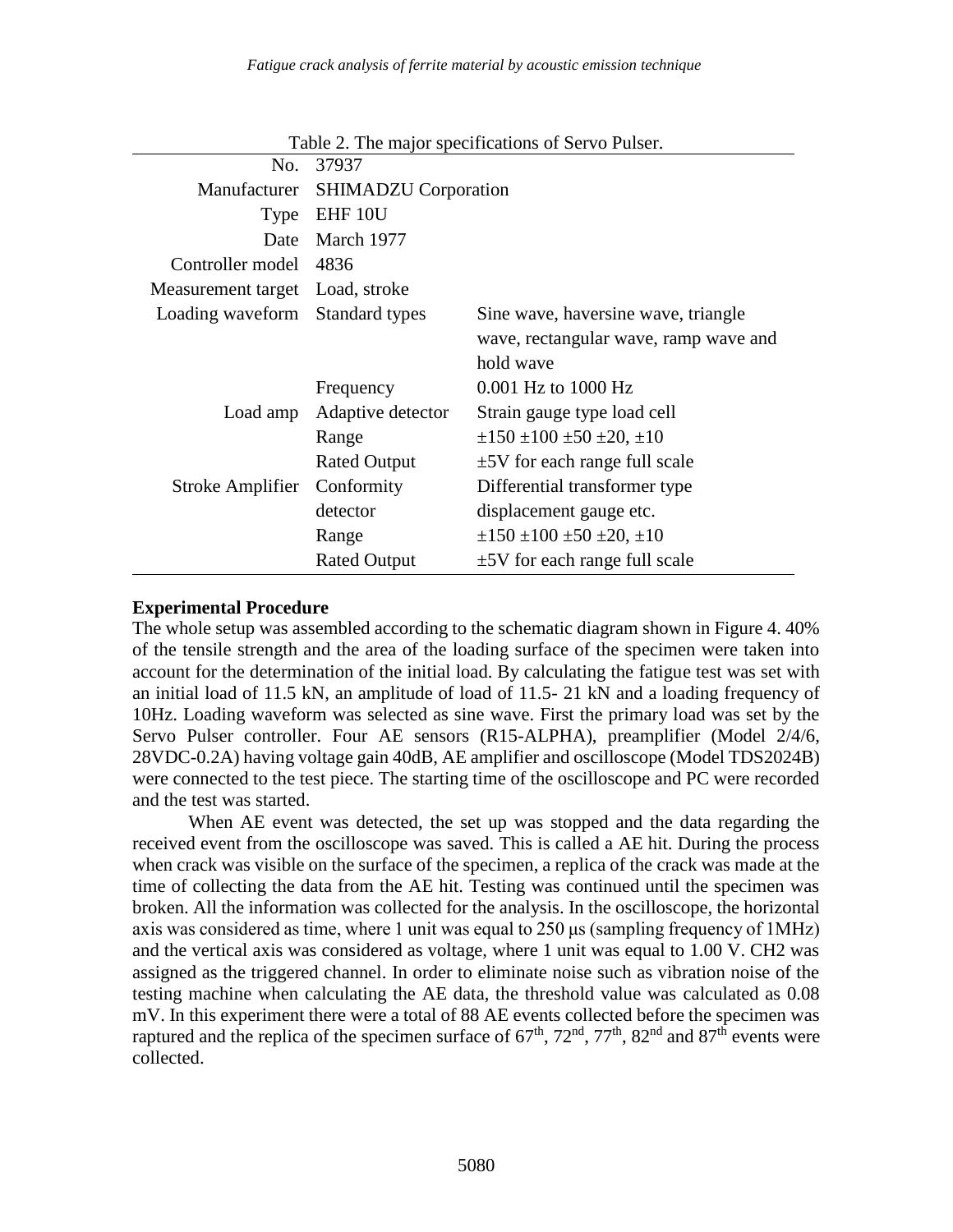

Figure 4. Schematic diagram of the experimental setup.

# **EXPERIMENTAL RESULTS AND DISCUSSION**

## **Fractal Dimension Calculation**

In order to confirm our proposed method of finding fractal dimension, at first we compare it with the known fractal dimensions of some common images. For that purpose, we took square, Koch curve and Siepinski gasket. The fractal dimensions of these images are determined both by box counting method and our proposed method. The comparisons are as follows in Table 3. With our proposed method we get errors of 0%, .74% and 2.7% for the three figures respectively and the errors are minimum. Thus our approach is verified for fractal analysis of the specimen as well.

|                    | Square | Koch Curve | Sierpinski gasket |
|--------------------|--------|------------|-------------------|
| $\boldsymbol{D_t}$ | 2.000  | 1.268      | 1.585             |
| $D_{b}$            | 2.000  | 1.268      | 1.592             |
| $D_m$              | 2.000  | 1.2754     | 1.612             |

Table 3. The values of *Dt*, *D<sup>b</sup>* and *D<sup>m</sup>* for Square, Koch Curve and Sierpinski gasket

Here,  $D_t$ ,  $D_b$  and  $D_m$  are the true values, box counting values and our proposed method's values of the fractal dimension respectively.

In order to find the fractal dimension of the crack, the microscopic views of the replicas of the crack is considered. Replicas of the crack were taken when the number of events were 67, 72, 77, 82, 87. This is due to the fact that after  $66<sup>th</sup>$  events, the cracks were much visible on the material surface and on the replica surfaces as well with a satisfactory crack profiles. There were some gaps among the events due to the consideration that the crack profiles were almost same in the missing events. During the calculations all the major and dominating cracks were considered. The microscopic image of the replica for the crack of 87th event is shown in Figure 5.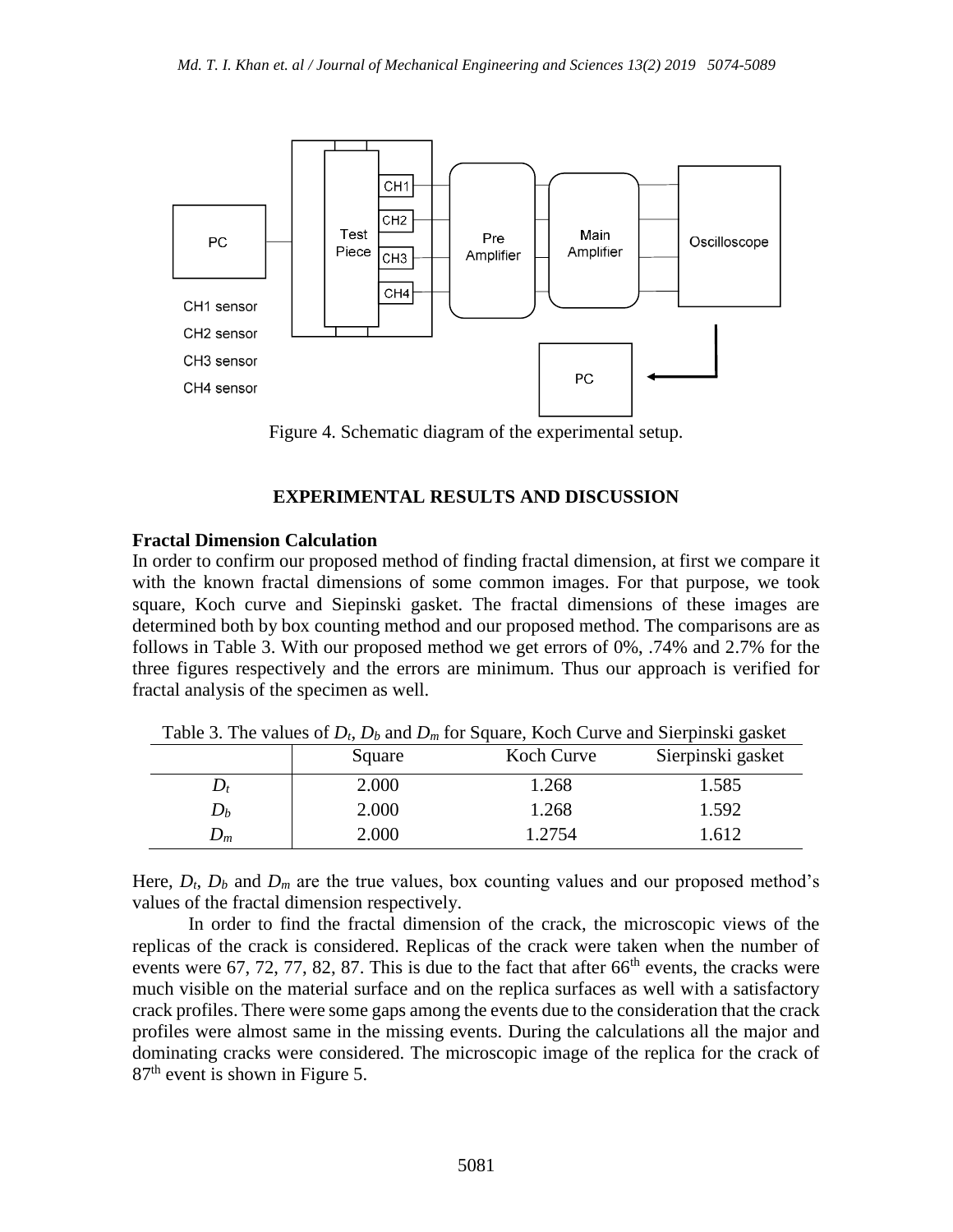

Figure 5. Microscopic view of the replica of 87th AE event (50x magnification).

According to the proposed technique, first the part of the crack needed to be considered was trimmed, from the received microscopic image of the replica, by using MATLAB. Then a binary image of that selected image was made and the fractal dimension of the crack region was determined. The selection and conversion of the selected image prior to calculation is shown below in Figure 6.



Figure 6. Step by step crack analysis, (a) selection of the region containing the dominating crack, (b) binarization of the selected region.

To get the fractal dimension of the crack volume, it was assumed that crack is formed thorough the depth as uniform fatigue loading was provided. The algorithm of the above proposed image processing for calculating the fractal dimension related to crack propagation is summarized as Fig. 7.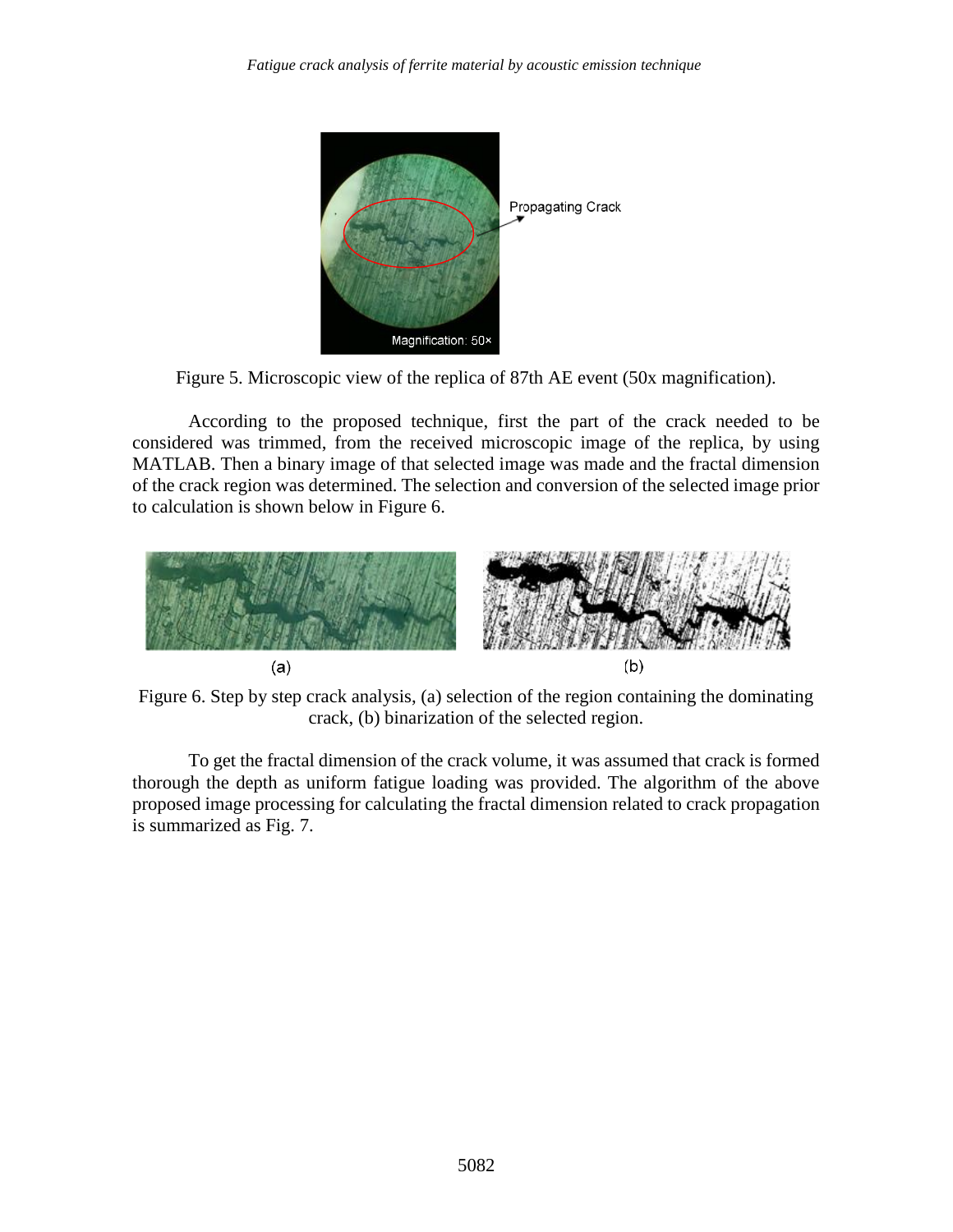

Figure 7. The flow chart of the algorithm of the proposed fractal dimension analysis method.

Replicas of AE events 67, 72, 77, 82 and 87 were taken for the study of crack propagation as from 66<sup>th</sup> event and afterward the cracks were visualized more certainly on the surface. As the number of AE events increases the crack becomes larger and thus the crack area and volume increases. The value of calculated fractal dimension by both using the proposed method and the box counting method and the determined value of the crack area and volume are given in Table 4.

The comparison is also shown in the form of graph in Figure 8. The error between the two methods is higher (less than 7%) due to the reduction of the number of iteration (65 iteration) in case of box counting to prevent program crashing. From the graph for both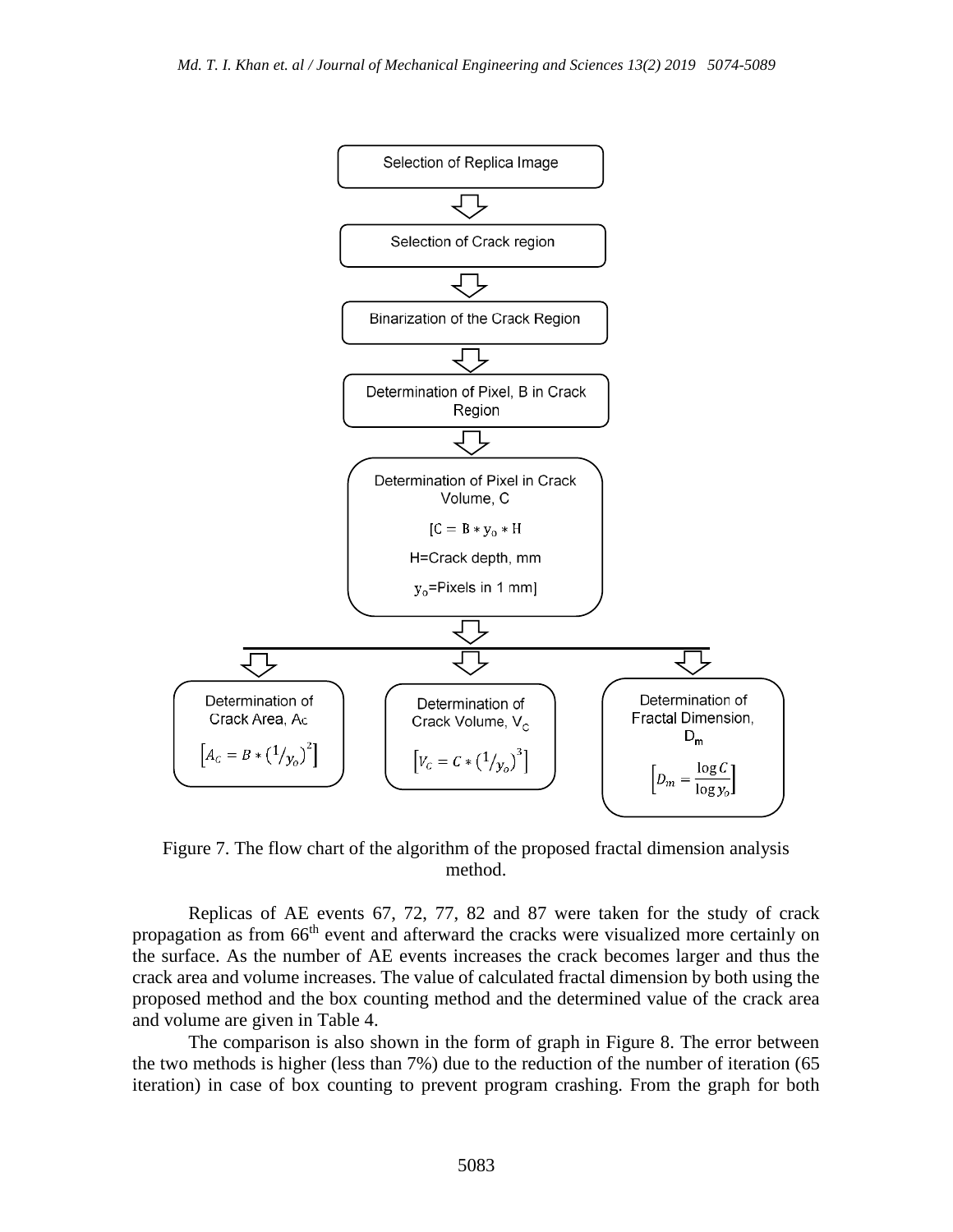methods the average trend of increasing of fractal dimension with the increase of the AE events are seen.

| Table 4. Fractal dimensions, the areas and volumes of the cracked region. |                          |        |            |                          |                          |  |
|---------------------------------------------------------------------------|--------------------------|--------|------------|--------------------------|--------------------------|--|
| Number                                                                    | <b>Fractal Dimension</b> |        | Percentage | Area                     | Volume                   |  |
| of AE                                                                     |                          |        | Error      | $A_c$ [mm <sup>2</sup> ] | $V_c$ [mm <sup>3</sup> ] |  |
| Events                                                                    | $D_m$                    | $D_b$  | $\%$       |                          |                          |  |
| $\mathbf N$                                                               |                          |        |            |                          |                          |  |
| 67                                                                        | 2.5178                   | 2.3879 | 5.43993    | 0.00000252633            | 0.000015158              |  |
| 72                                                                        | 2.4058                   | 2.5772 | 6.650629   | 0.00000307683            | 0.000018461              |  |
| 77                                                                        | 2.7458                   | 2.7632 | 0.629705   | 0.0000141537             | 0.000084922              |  |
| 82                                                                        | 2.8273                   | 2.6879 | 5.1862     | 0.000266667              | 0.0016                   |  |
| 87                                                                        | 2.9553                   | 2.845  | 3.87698    | 0.009033333              | 0.0542                   |  |



Figure 8. Comparison between  $D_b$  and  $D_m$ .

### **Damage Characteristics using AE Energy with AE Events**

The values of AE energy and AE event number were calculated from the AE data received from the experiment and their relationships are shown. The calculated result of AE energy, E and AE event number, N are shown by Figure 9. The whole region is divided into 4 distinctive regions comparing with the regimes of primary growth rate mechanisms shown by Ritchie (1977) [26]. The proportional relationship from  $0<sup>th</sup>$  to  $52<sup>th</sup>$  events due to elastic deformation and formation of micro crack inside the body are shown from the graph of E and N. The crack was not visible on the surface of the material so the evidence of the micro cracks is verified. The region is shown in the Figure 9 and named as CR1, but there is a sharp rise at  $37<sup>th</sup>$  event. This is thought to occur due to the sudden release of AE energy of a major crack inside the body. This phenomenon is rare and the cause is due to the impurities distribution inside the material. In  $52<sup>th</sup>$  to  $62<sup>th</sup>$  events there is a rise of the AE energy and it is specified as CR2. During this stage the plastic deformation starts thus the release of the AE energy is higher. In  $62<sup>th</sup>$  to  $76<sup>th</sup>$  events, there is a proportional relationship and named as CR3. The slope of CR3 is less than the slope of CR2 but constantly rising. During this stage crack starts to visualize on the surface of the specimen. Then after  $76<sup>th</sup>$  event the rise of AE energy is the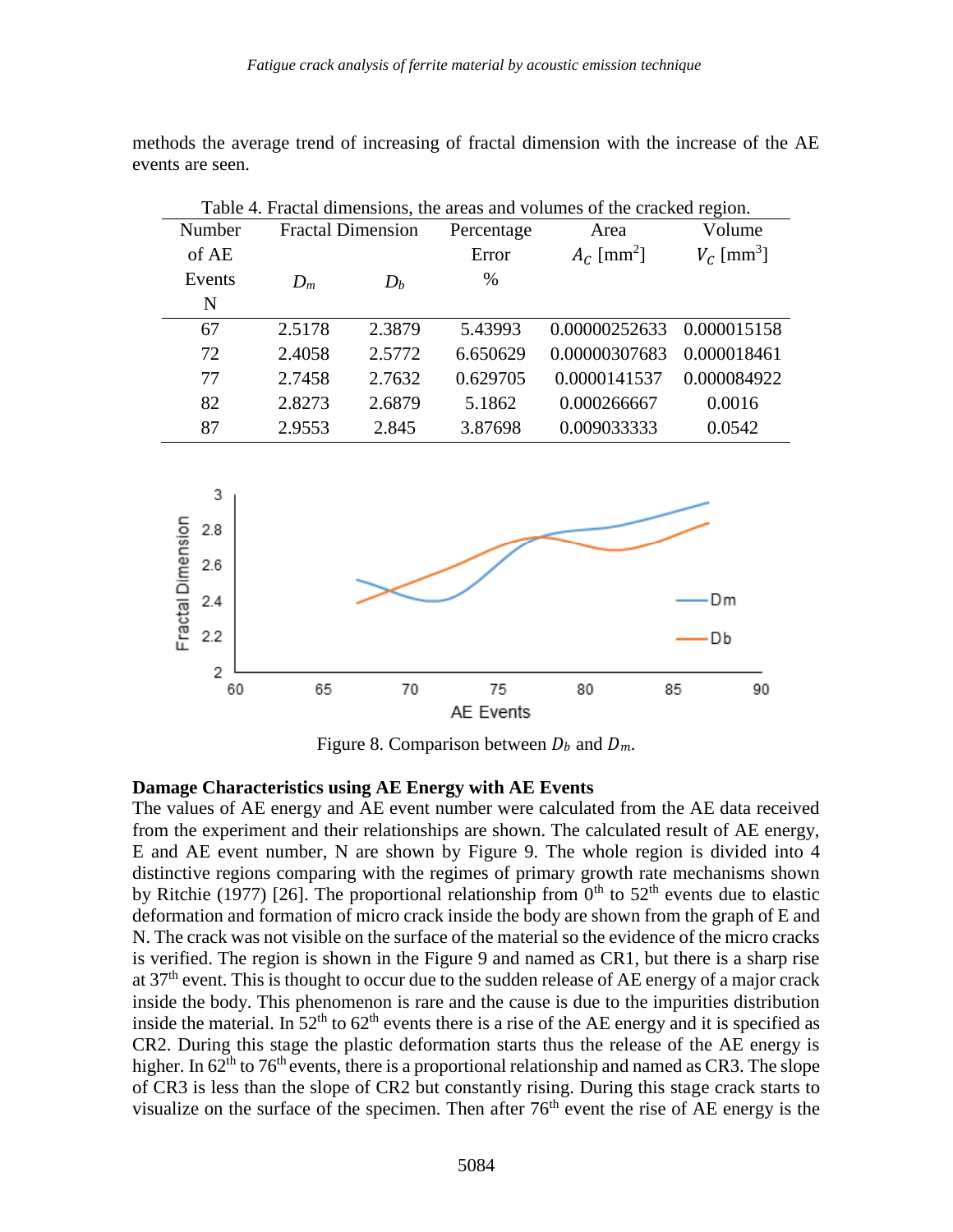highest and finally the body is fractured after  $87<sup>th</sup>$  event. This region is named as CR4. Since CR1 is dominated by the elasticity of the material, the hypothesis of Ritchie can be considered from CR2-CR4 and it shows the same trend. Thus fatigue growth rate can be illustrated by the graph of E vs N and the relation,  $E \propto N$ , received from the fragmentation theory, cannot be shown throughout the crack propagation as there are lots of phase changes in cracks during the process until fragmentation. It does not remain constant for the whole period but it remains constant for CR1, CR2, CR3 and CR4 regions.



Figure 9. Graph of AE energy, *E* and AE events, *N.*

**Damage Characteristics using Crack Area and Volume with AE Energy and AE Events** The values of crack area and crack volume and the fractal dimension were all calculated using the proposed program and compared with AE energy and AE events to observe the relationship among those parameters. Figures 10a, 10b, 11a and 11b are the graphs using the experimental results from the AE event number N greater than 66 because the crack could not be seen on the surface of the material using the microscope in the previous AE events. The first two graphs of Figure 10 show the relationship of AE energy E with crack volume,  $V_c$  and crack area,  $A_c$ . From the beginning the proportional relationship prevails with the propagation of crack which is shown by the red circles. The value looking like constant is due to very miniscule increment (according to Table 4) of both crack area and crack volume in the initial stage. So it is not observed in the graph so clearly. Just before the fragmentation the crack area as well as crack volume became largest and the energy released from the crack was largest as well. This kind of sudden growth of the fracture area and volume and the rise of AE energy at the same moment were observed during the experiment from the specimen and the result was also illustrated in the graph very clearly by an exponential rise. Thus the idea of rupture point for the material can be received from this graph.

Same conclusions are achieved as above and shown in Figure 11a and 11b, based on the graphs of AE events N with  $A_c$  and  $V_c^{D/3}$ . From here we see that around 80<sup>th</sup> event the curve rises exponentially from all the readings of the four sensors. The proportionality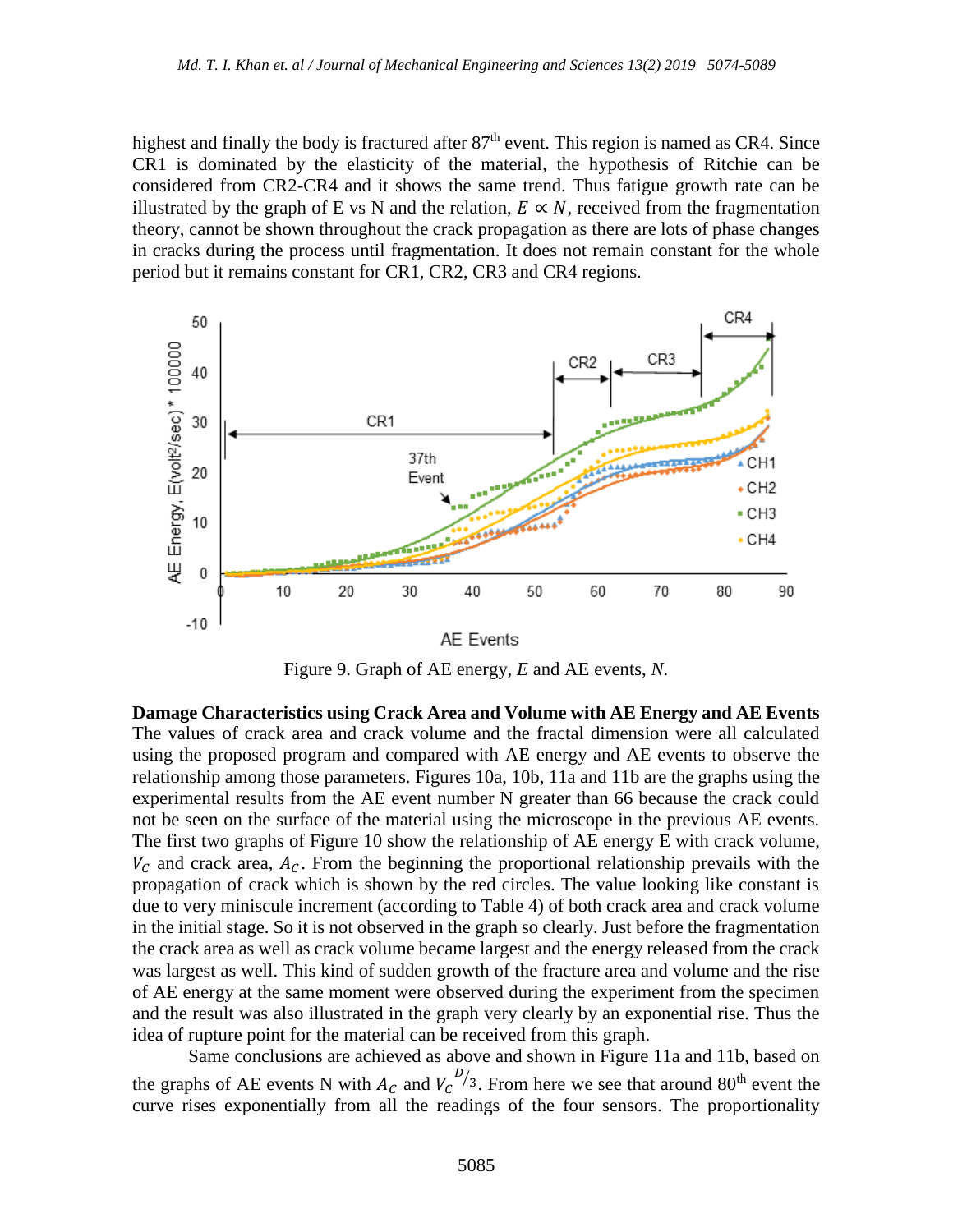relation until the 80<sup>th</sup> event is shown by a red circle. Since N is the same for every sensor, all the data received from the four sensors are shown by one curve.

The data collected from four sensors are shown from Figure 8 and Figure 9 the. Variation of data from the four sensors were found. At first the values were same but it started to vary as the AE event increases according to Figure 8. Figure 3 shows the position of the four sensors used on the specimen. CH1 and CH4 were near to the machine attachment zone and CH2 and CH3 were near to the crack formation region as the specimen was made in such a way that the crack would be formed in the center. During the experiment the fatigue load was given at the top and CH1 was near to that point. Thus it contained the most of the noises from the machine than CH4. CH2 and CH3 received most of the AE wave as those were near the crack propagation region. But for the case of CH2 it was affected by the machine noise of CH1 and thus the readings were decreased. The AE wave received by CH4 was also decreased due to the propagation of the wave inside the material and also for the remaining machine noise. All these facts affected the data of four sensors and caused the major variations. These are easily observed from the graphs of Figures 9, 10a and 10b.



Figure 10. Graphs of (a) AE Energy, E and crack area,  $A_C$  and (b) AE Energy, E and crack volume,  $V_c^{D/3}$ .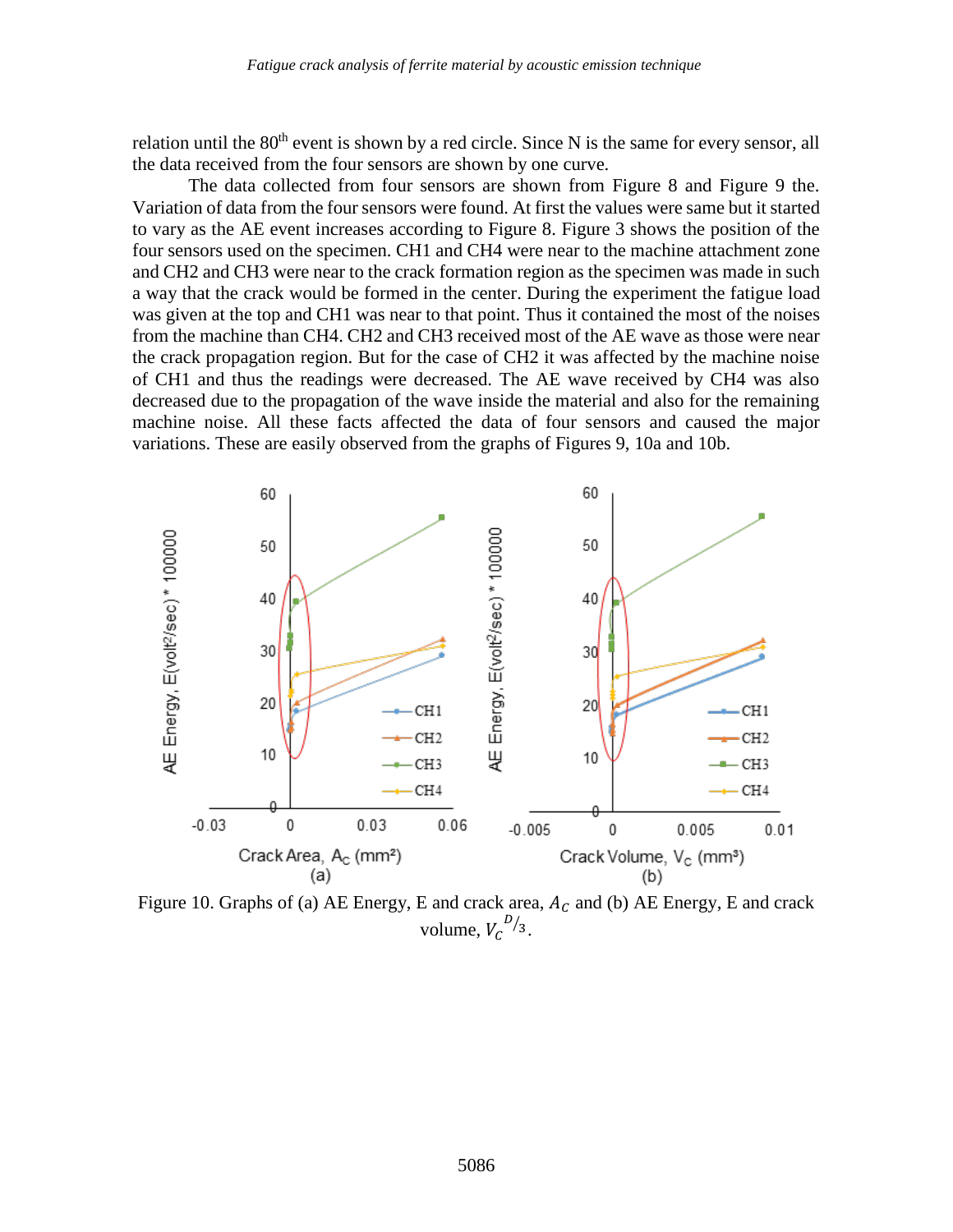

Figure 11. Graphs of (a) AE Events, N and crack area,  $A_C$  and (b) AE Events, N and crack volume,  $V_c^{D/3}$ .

### **CONCLUSIONS**

The present experimental study demonstrates clearly the fragmentation theory for crack propagation due to fatigue loading condition in the material. The proportionality relations among acoustic emission events (N), acoustic emission energy (E), crack area  $(A<sub>C</sub>)$  and crack volume  $(V<sub>C</sub>)$  are clarified in details and shown in graphical representation using the calculated data received from the experiments. Although the proportionality relations do not prevail constant the whole period however it is proved that this relation exists similar for individual regions of cracking. In the relation of AE energy and AE events, 4 distinctive regions were shown where the proportionality relationship prevails. Sudden rises are observed besides the proportionality relationship of crack area and volume with AE energy and AE Events. These give a clear idea about the rupture points in the material cracking.

For finding the above relations of AE parameters with crack propagation the fractal dimensions (D) were calculated based on our proposed image processing technique. Our calculation results are compared with box counting method and found less calculation errors are found. Therefore, the trend of the proportionality relations among the AE parameters and crack volume becomes constant.

From the damage characteristics graph a variation of data were gotten from four sensors. This is mainly due to the machine noise produced during the application of load. Loading was applied near CH1 so it received most of the noises and this also influenced CH2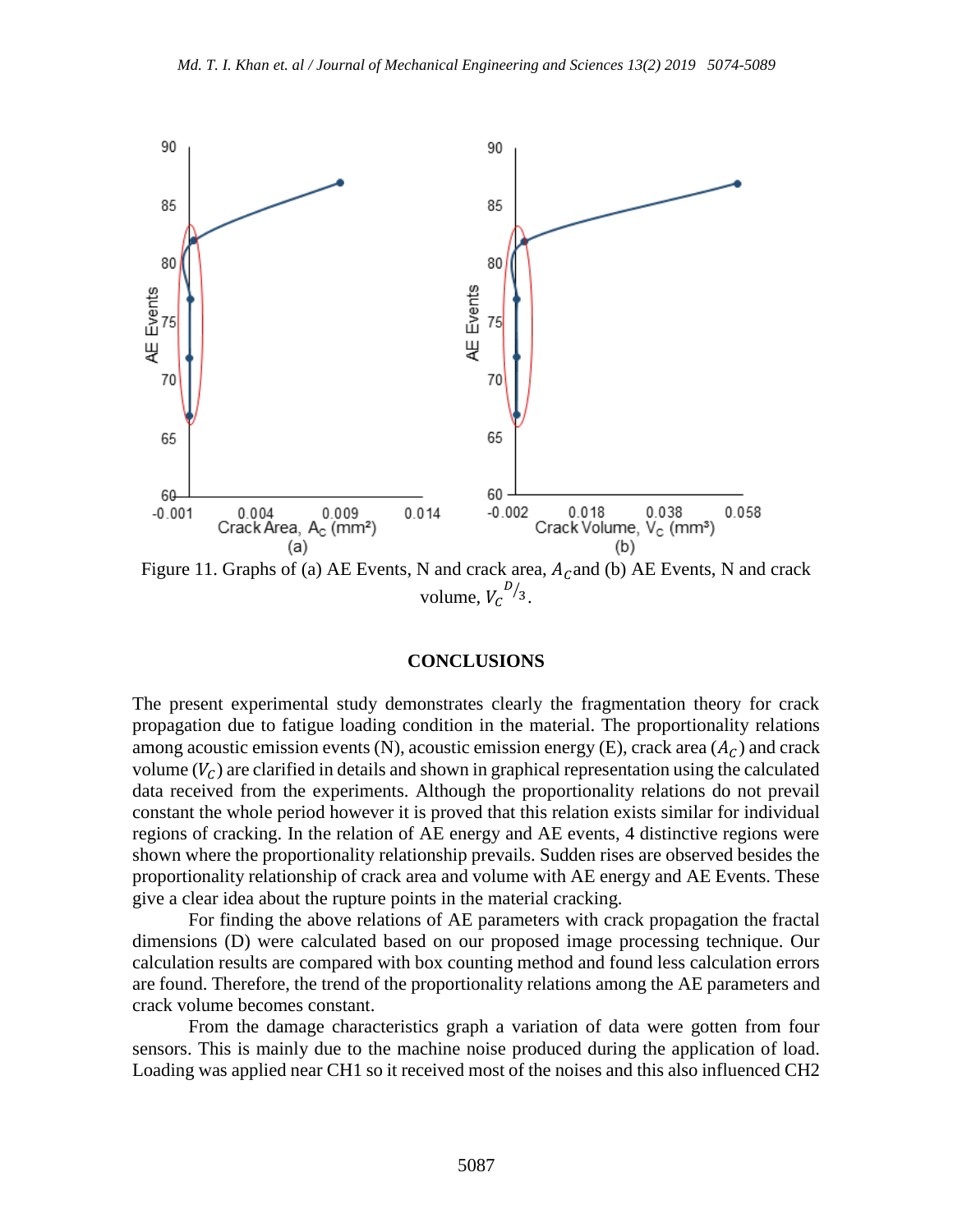data. CH3 received most of the AE wave and thus the reading is higher and more accurate. CH4 received the remaining noise and thus show the little bit less reading than CH3.

In this paper the whole process is shown for ferrite and under fatigue loading only. But this method is being applied now on other materials under different loading conditions as well. This whole method can be used as a good assessment tool for other materials in different conditions.

## **REFERENCES**

- [1] Kotowski P. Fractal dimension of metallic fracture surface. International Journal of Fracture. 2006;141(1-2):269-286.
- [2] Carpinteri A, Lacidogna G. Structural Monitoring and Integrity Assessment of Medieval Towers. Journal of Structural Engineering. 2006;132(11):1681-1690.
- [3] Riemer A, Leuders S, Thöne M, Richard HA, Tröster T, Niendorf T. On the fatigue crack growth behavior in 316L stainless steel manufactured by selective laser melting. Engineering Fracture Mechanics. 2014;120:15-25.
- [4] Strantza M, Van Hemelrijck D, Guillaume P, Aggelis DG. Acoustic emission monitoring of crack propagation in additively manufactured and conventional titanium components. Mechanics Research Communications. 2017;84:8-13.
- [5] Aggelis DG. Classification of cracking mode in concrete by acoustic emission parameters. Mechanics Research Communications. 2011;38(3):153-157.
- [6] Yonezu A, Arino M, Kondo T, Hirakata H, Minoshima K. On hydrogen-induced Vickers indentation cracking in high-strength steel. Mechanics Research Communications. 2010;37(2):230-234.
- [7] Aggelis DG, Kordatos EZ, Matikas TE. Acoustic emission for fatigue damage characterization in metal plates. Mechanics Research Communications. 2011;38(2):106-110.
- [8] Kordatos EZ, Aggelis DG, Matikas TE. Monitoring mechanical damage in structural materials using complimentary NDE techniques based on thermography and acoustic emission. Composites Part B: Engineering. 2012;43(6):2676-2686.
- [9] Roberts TM, Talebzadeh M. Acoustic emission monitoring of fatigue crack propagation. Journal of Constructional Steel Research. 2003;59(6):695-712.
- [10] Berlinsky Y, Rosen M, Simmons J, Wadley HNG. A calibration approach to acoustic emission energy measurement. Journal of Nondestructive Evaluation. 1991;10(1):1- 5.
- [11] Obaidi SMAA, Leong MS, Hamzah RIR, Abdelrhman AM, Danaee M. Acoustic emission parameters evaluation in machinery condition monitoring by using the concept of multivariate analysis. ARPN Journal of Engineering and Applied Sciences. 2016;11(12):7507-7514.
- [12] Dong D, Xiangdong Z, Libin L. Research on relationship between parameters correlation of acoustic emission and rock failure. Sensors and Transducers 2014;183(12):147-154.
- [13] Kral Z, Horn W, Steck J. Crack propagation analysis using acoustic emission sensors for structural health monitoring systems. The Scientific World Journal. 2013;2013.